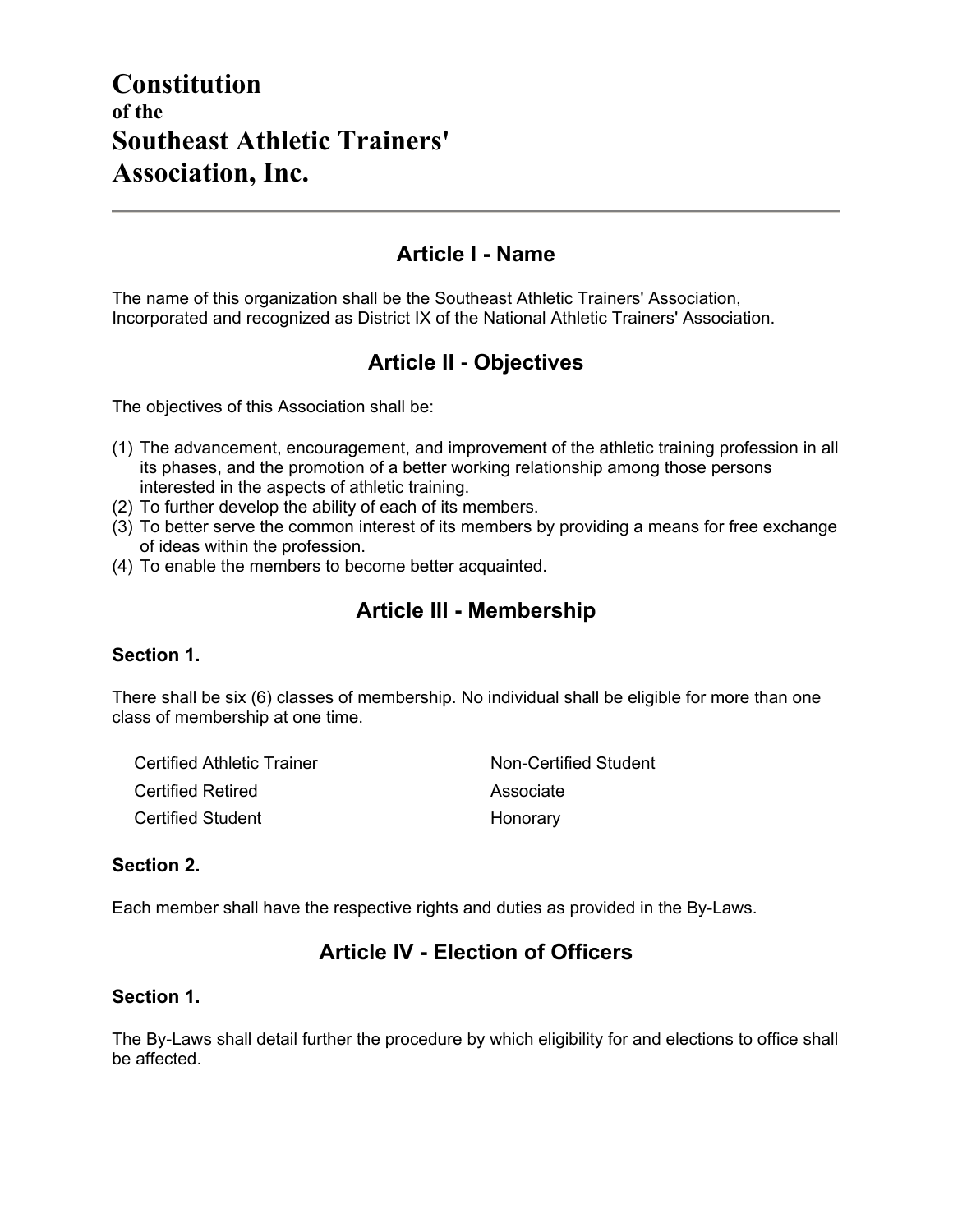# **Article V - Dues**

#### **Section 1.**

The dues of all membership classes shall be as detailed in the By-Laws.

# **Article VI - Suspension of Membership**

#### **Section 1.**

All members will abide by the Code of Ethics of the National Athletic Trainers' Association (NATA) and the Standards of Professional Practice as set forth by the National Athletic Trainers' Association Board of Certification (NATABOC). Changes in membership status in the NATA or the NATABOC due to nonpayment of dues or violations of either the Code of Ethics or Standards of Professional Practice will automatically be reflected as the same status within the Southeast Athletic Trainers' Association, Incorporated.

## **Article VII - Organization**

#### **Section 1.**

The governing body of the Southeast Athletic Trainers' Association, Incorporated shall be the Executive Board and will be composed of National Athletic Trainers' Association Board of Certification Certified members of the Southeast Athletic Trainers' Association, Incorporated in good standing for conducting such business as may be necessary.

#### **Section 2.**

Elected officers are subject to removal by a two-thirds majority vote of the ballots cast by the voting members of the Southeast Athletic Trainers' Association, Incorporated. Vote shall be by mail and/or with the advance of applicable computer technology through means of online voting.

#### **Section 3.**

The Membership boundaries of District IX shall be as defined by the National Athletic Trainers Association.

## **Article VIII - Committees**

The President, as necessary, shall coordinate and be an ex-officio member of all committees as set forth in the By-Laws. Any committee shall be established as deemed necessary by the President.